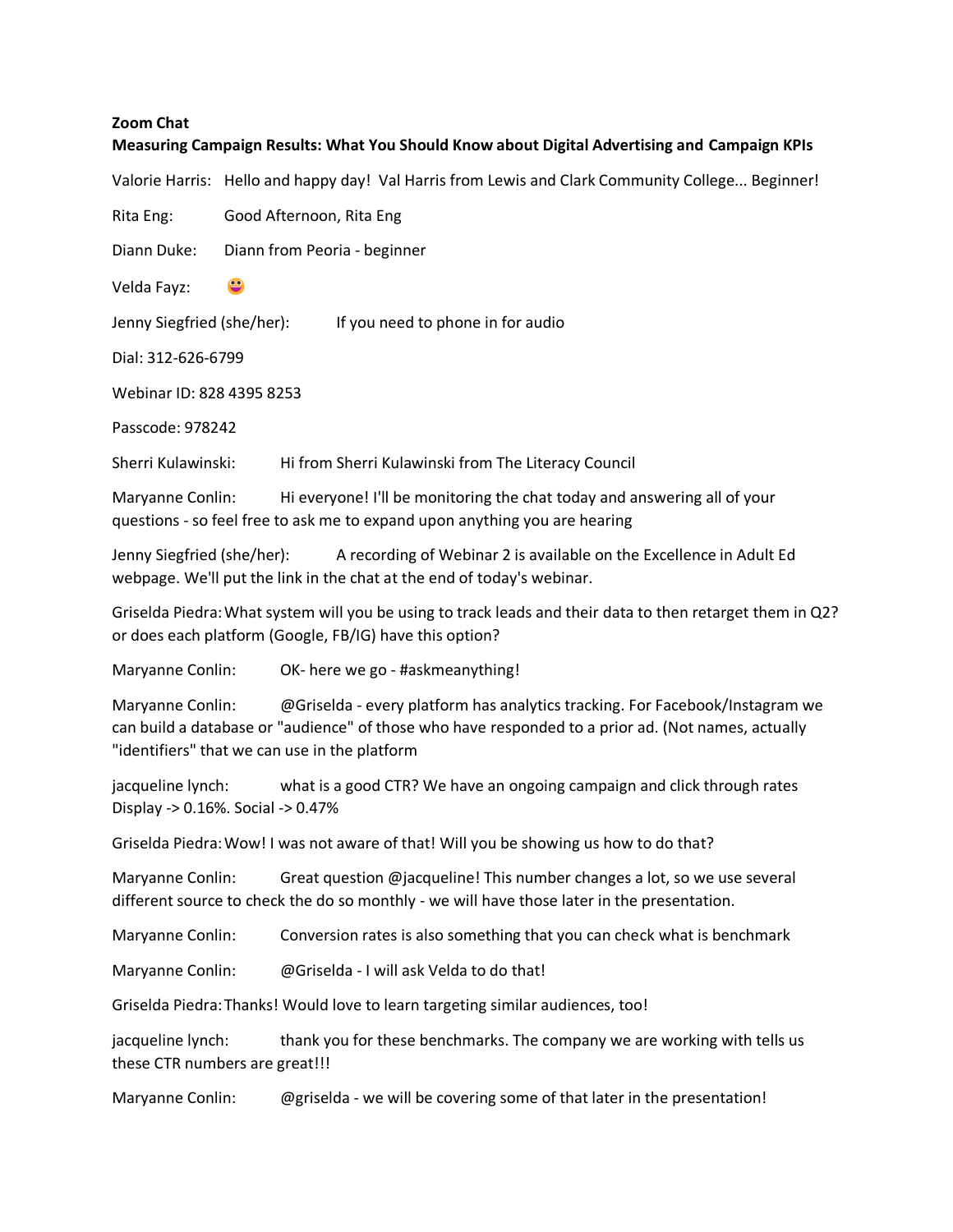Maryanne Conlin: Velda is going to be showing you how to do some of this later on in the presentation when we do a little demo of one of the platforms

Maryanne Conlin: You might want to screen shot this slide- these are great questions to ask you agency

Christina Manchen: This sounds very time consuming especially if we are a beginner and have to learn the process. Could a guide or 'cheat sheet' be provided to us as we start out?

Griselda Piedra:@Christina- definitely very time consuming at first, but after a few months it becomes less time consuming.

Maryanne Conlin: @Christina - it IS complicated! It really does take a expertise and time to execute a campaign effectively. What's important for your program campaigns is to focus on specific objectives that can be repeated over and over

Natalie Orwig: Is there a good resource for images to use for ads?

Griselda Piedra:This is just creating the ad and running it. You still have to consider time for actually designing the ad itself!

Griselda Piedra:@Natalie- your constituents make the best images

Maryanne Conlin: @Griselda - you can use internal video and images from your school or from a free site ( there are a number...you can Google it)

Megan Jones: What is the recommended "soak" time for a message to be on a platform to get maximized return on investment? It seems like you would want to have an ad run for a limited amount of time and then maybe swap it out for something new so it stays fresh.

Maryanne Conlin: As a general rule 1) groups of people work better 2) action performs better than static images ( people doing something)

Kathi Lee: IF you have a personal Facebook page will it be separate?

Maryanne Conlin: @Kathi - yes - it looks different for a personal account - but if you have a "page" - It will look similar to this

Maryanne Conlin: #Megan - we run ads in flights - 6-12 weeks. There is a lot of swapping out of ads, often weekly - if one is not performing, we pull it right away and swap it out

Maryanne Conlin: @Megan - adding on - that's why it is important to watch the CTR's and engagement rates

Sarah McFarlane: Will each AE program create our own ad and this is where our leads will come from? We have to create our own ad before we can get the leads? Or will these leads come from a state-initiated campaign?

Maryanne Conlin: @Daniel - yes- ads do have a cost but it incredibly reasonable if you target carefully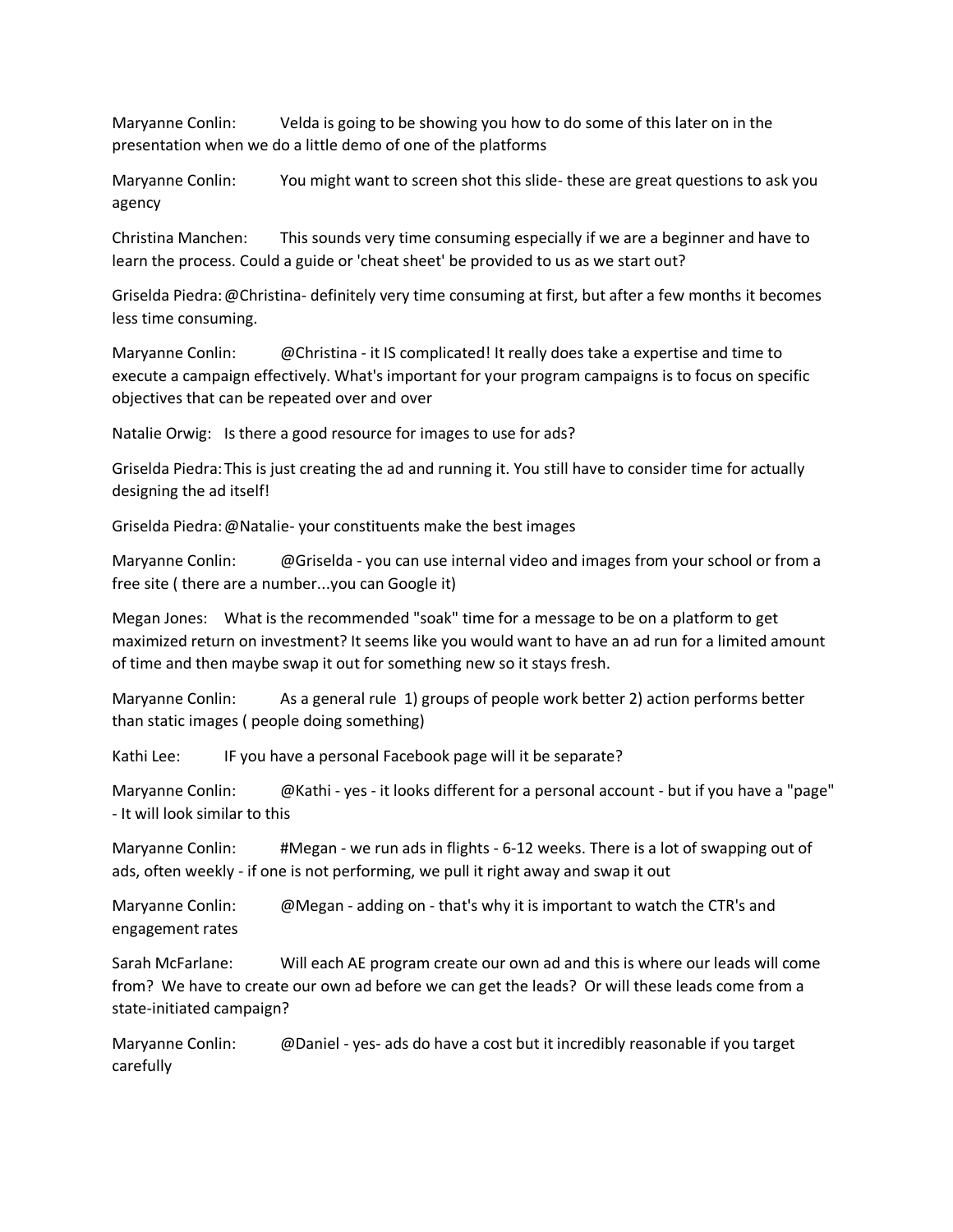Kathi Lee: Yes on Facebook you can preschedule an ad so will those ads be available to choose from?

Maryanne Conlin: @Daniel Our recommendation, as I mentioned earlier, is to concentrate on targeting geographically - by zip code and by specific behaviors/demographics and with messages like "enroll now". The state Campaign will be handling the bigger "why adult ed" - so you can concentrate om "enroll now"

Maryanne Conlin: @Sarah - The leads will come from the State campaign. This webinar is more as professional development - as we know many programs run ads campaigns- we are sharing some information to help you with your own advertising

Griselda Piedra:YES!!! Very addicting!

Maryanne Conlin: @Rachel - The State campaign will be running ads all year to drive students to your program and you'll receive leads from that campaign. The education we're providing here today is for any programs that have their own specific ad program

Rachel Feldhaus: Thank you, Maryanne!

Tricia Wagner: Unsplash is great.

Amber Fornaciari: Unsplash

Celina Shands: Thanks Amber...

Megan Jones: What kind of budget should we set aside for this local advertising? Any guidance on an ideal ad spend?

Maryanne Conlin: I want to emphasize what Velda is saying! Upload your list of students who were previously enrolled, attended an info session or inquired. These are very, very effective as we already know they are interested!

Velda Fayz: [velda@fullcapacitymarketing.net](mailto:velda@fullcapacitymarketing.net) If you have any questions on how to get started, email me :)

Maryanne Conlin: @Megan - it depends on the objective. You can look up the average advertising cost to enroll one student and look at how many students you want to enroll.

Jenny Siegfried (she/her): Register for the January 27th webinar here:<https://cvent.me/o75NAK>

Velda Fayz: Also follow Celina on Twitter, where we post the latest tips and research on digital advertising for adult ed student recruitment @celinaatFCM

Jenny Siegfried (she/her): You can stay up-to-date on the campaign, view recorded webinars, and register for the next webinars in the Outreach series here: [http://www2.iccb.org/excellence/ael](http://www2.iccb.org/excellence/ael-outreach-campaign/)[outreach-campaign/](http://www2.iccb.org/excellence/ael-outreach-campaign/)

Celina Shands: Additional questions - [celina@fullcapacitymarketing.com](mailto:celina@fullcapacitymarketing.com) or [maryanne@fullcapacitymarketing.com](mailto:maryanne@fullcapacitymarketing.com)